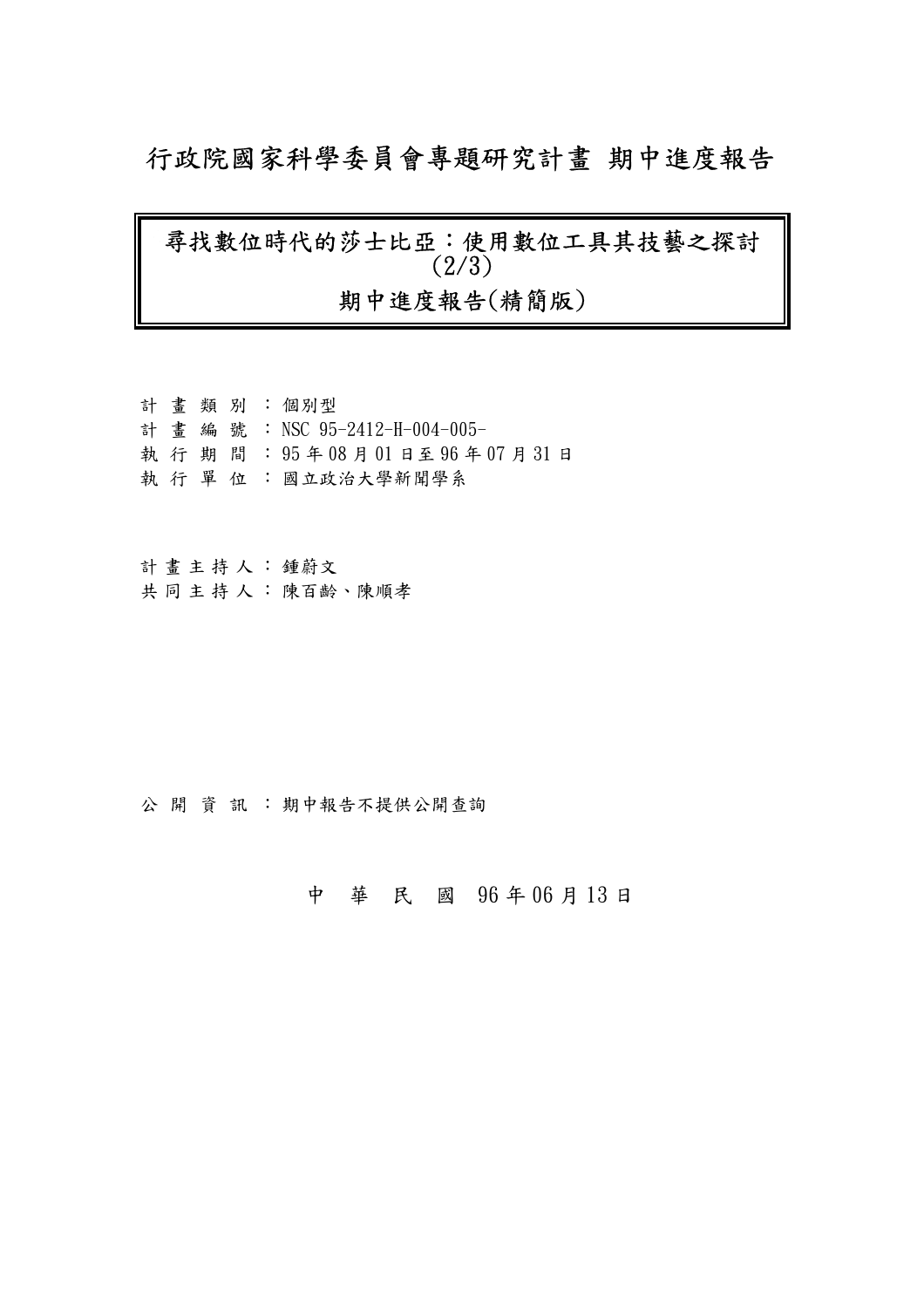## 行政院國家科學委員會補助專題研究計畫 □成果報告 █期中進度報告

尋找數位時代的莎士比亞:使用數位工具其技藝之探討(2/3)

- 計畫類別:■ 個別型計畫 □ 整合型計畫
- 計書編號: NSC 95-2412-H-004-005-
- 執行期間:95 年 08 月 01 日至 96 年 07 月 31 日

計畫主持人:鍾蔚文

共同主持人:陳百齡、陳順孝

成果報告類型(依經費核定清單規定繳交):█精簡報告 □完整報告

- 本成果報告包括以下應繳交之附件:
- □赴國外出差或研習心得報告一份
- □赴大陸地區出差或研習心得報告一份
- □出席國際學術會議心得報告及發表之論文各一份
- □國際合作研究計畫國外研究報告書一份

處理方式:除產學合作研究計畫、提升產業技術及人才培育研究計畫、 列管計畫及下列情形者外,得立即公開查詢

□涉及專利或其他智慧財產權,□一年□二年後可公開查詢

執行單位:國立政治大學

中 華 民 國 96 年 5 月 31 日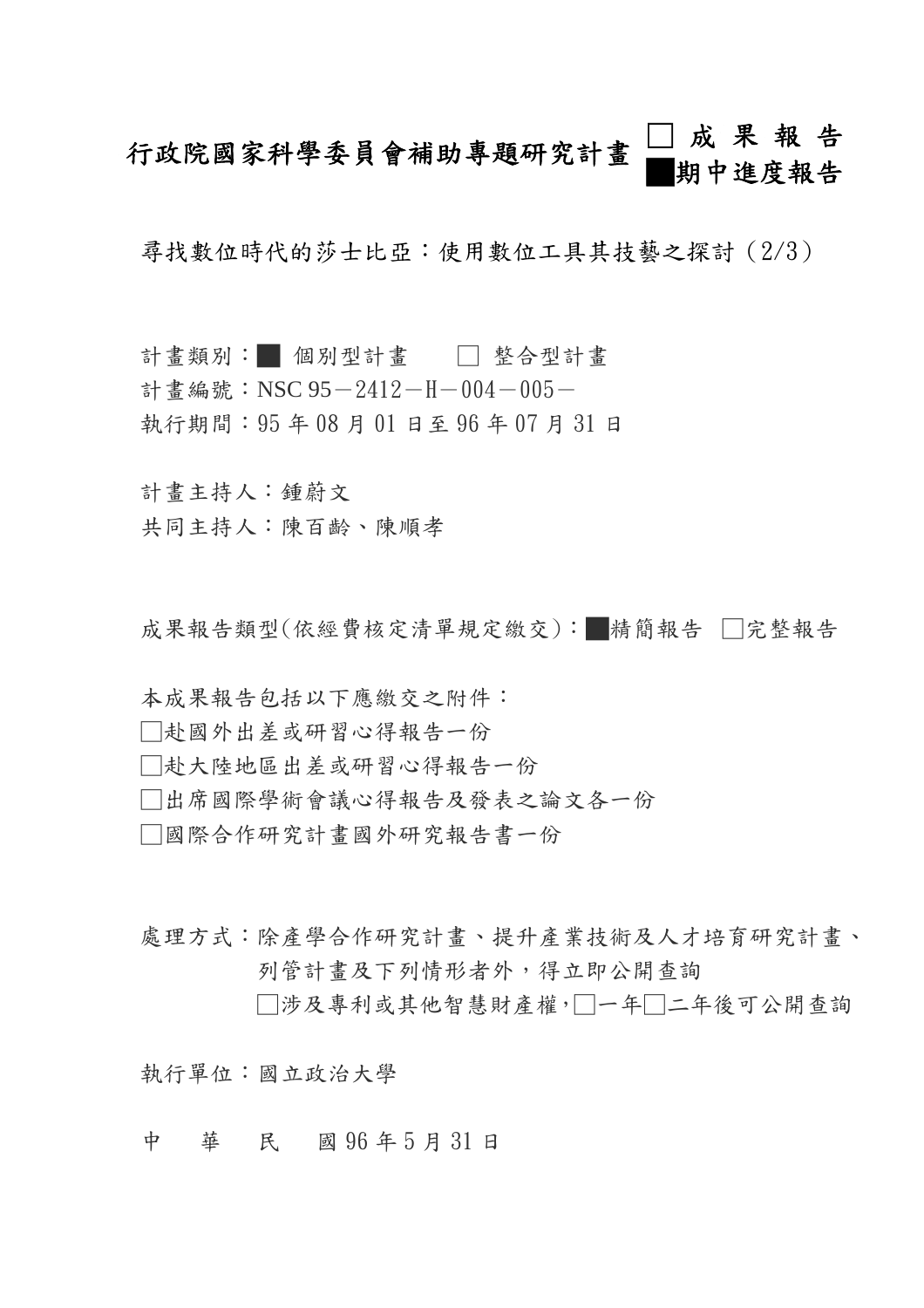#### 一、 中文摘要

本計畫以三年為期,持續探討在數位工具大行其道的當代,使用數位工具需 要哪些相對應的技藝。延續著這個主題,第二年我們以新聞敘事為主軸,分別比 較與討論新舊媒體的特質,並由此發展出就敘事而言新的數位工具所提供的特質 為何?對新聞訊息的組織與呈現又帶來哪些影響?

我們將環繞在數位新聞敘事上,透過相關文獻的整理與資料蒐集,以了解工 作和數位敘事工具的特性,同時也探討使用者如何和環境互動,以進行取捨、發 展策略來完成工作。從這些研究過程中,再逐次建立起數位新聞敘事所需之技藝 的初級模式,並試圖建立初步的理論模型。

關鍵詞:數位敘事、媒體、媒材、技藝

#### **Abstract**

This three-year project proposes to investigate the expertise required for use of digital artifacts and tools. During the second year we follow upon our comparative study of the old and new media and proceed to examine the possible impacts of digital tools on narrativity, with special attention to its influence upon the organization and presentation of news. At the same time we will investigate how users make trade-offs and develop strategies in their interactions with the environment. One of the ultimate aims of this study is to develop a preliminary framework in which to study digital craftsmanship.

Keywords: digital narrative、media、mode、technique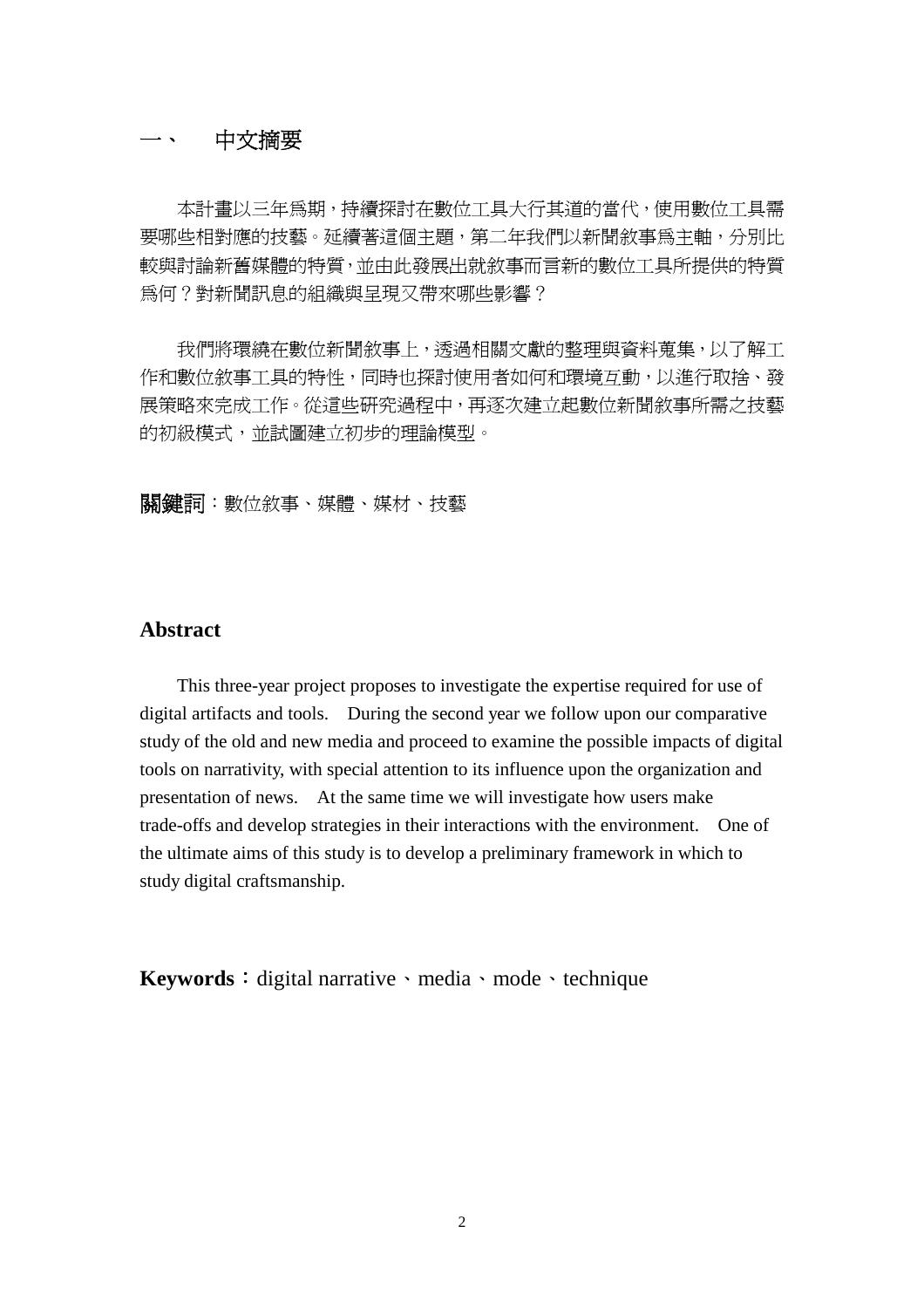### 二、 計畫緣由與目的

對我們研究群的整個大計畫而言,我們想要了解的是在進入數位時代後,專 家的核心能力為何?數位工具的內涵為何?使用數位工具,需要哪些相對應的技 藝?專家和生手有何差別?從生手到專家之歷程為何?

從上一期電腦繪圖研究中,我們了解到數位工具的研究必須放回新聞美編工 作的情境脈絡中來看,如此才能進一步了解到美編在完成工作的過程中,情境提 供了什麼資源、又造成什麼限制。尤其在一個以新的數位工具為主的情境當中, 新聞美編更加善用了繪圖軟體工具、參考工具、時間控制工具、管理溝通工具、 資料處理工具以及網站資料庫等,以完成其繪製新聞圖表的任務。但這些工具的 使用不只是美編個人執行繪圖任務的單個場景,它還必須放回新聞組織的脈絡來 看。即外部的組織情境,也將影響美編使用工具以完成繪圖任務的活動。

新聞美編在台灣報社組織當中,受限於傳統編採分離、文字優位的處理模 式,他們無法親自到新聞現場取得第一手的圖像資料,反而要依賴記者提供圖像 原料以成為繪圖的資料來源。此外,新聞圖表只是新聞呈現中的配角,一個新聞 是否要搭配圖表的決定乃在主導版面的文編身上,美編往往是最後才得知是否要 繪圖,等到繪圖指令隨著前製記者所提供的素材來到美編桌上時,資訊又轉了好 幾手。所以,在這種複雜的圖像處理流程中,美編更依賴周邊工具的使用,以克 服圖像原料到產出成品之間的資訊落差。

從這樣的研究經驗得知,我們不只是要對工作中的工具進行描繪,同時更得 進入情境的脈絡當中,對於人們如何在工作情境當中使用的問題,也要有更細緻 的顯微分析。

「數位新聞敘事」是我們研究群第二年的工作項目,從這個大前提來看,數 位敘事乃是一項新的傳播工具,而使用這個新傳播工具時的技藝為何,乃是我們 研究中最重要的問題。此外,我們選擇從實踐和情境的角度切入,以其能掌握人 在使用傳播工具時創意的內涵。也就是說,環繞在「數位敘事」工具之下,有行 動者個人,有規則、有社區、有分工,然後也有行動系統的目標。因此,我們將 會討論以下三個子題:

(一)敘事作為工具的特性為何?其結構為何?組成要素為何?

(二)在新媒介環境之下敘事有何變化?當敘事和不同媒體結合後,產生的 新敘事為何?和舊有的敘事有何不同?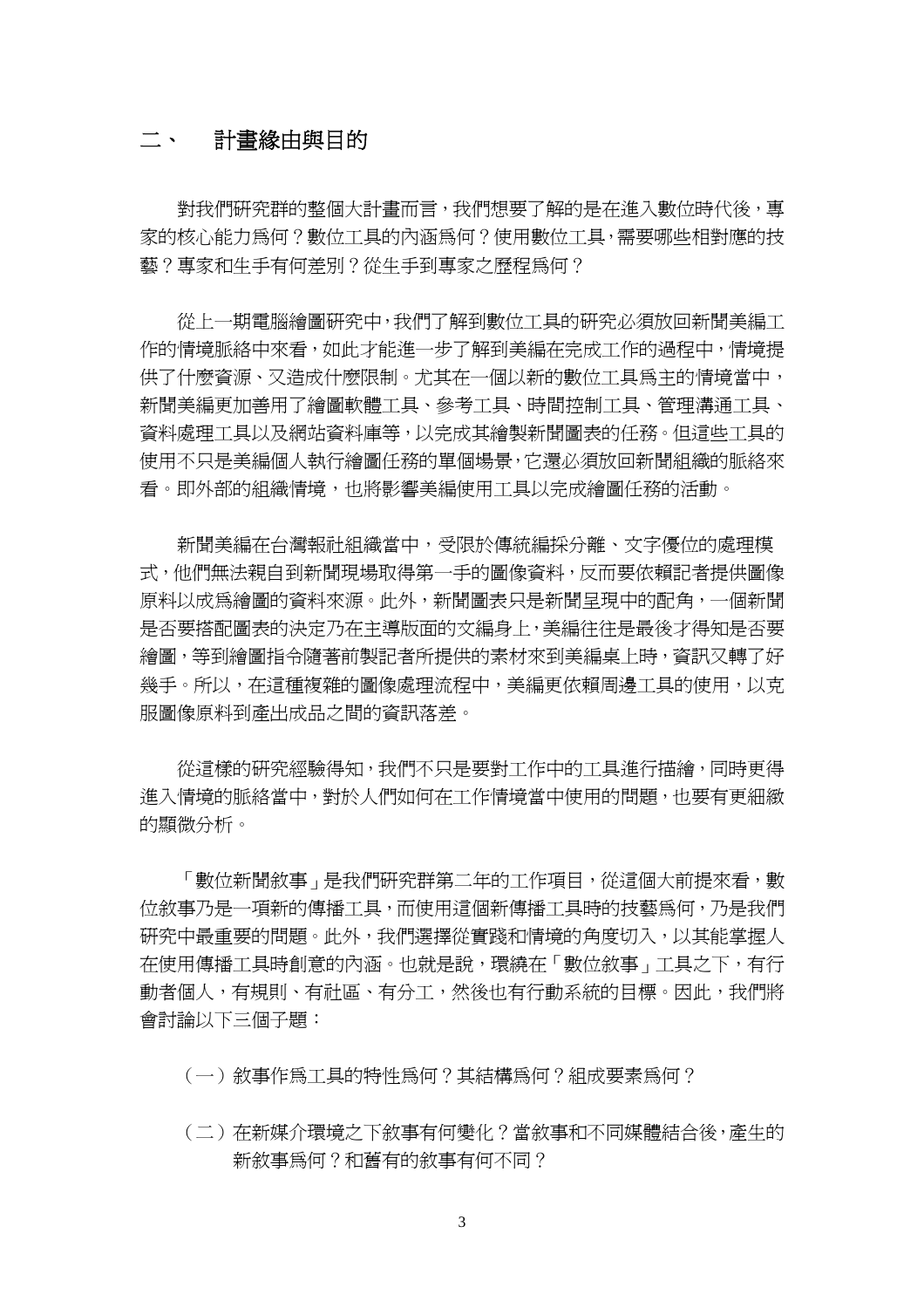(三)新聞敘事的產生,當然也及和活動系統其他環節的互動,相關的環節 會如何變化?例如作者和讀者的關係、產製的方式、權力的轉移或組 織的變化等面向。

#### 三、 結果與討論

從數位新聞敘事出發,我們所關注的問題是:不同的媒體,可以提供什麼不 同的敘事性(narrativity)?而我們之所以這樣談的假設前提是,媒體對於新聞 產製而言是具備物質特性的資源,但同時也是限制,每一種媒體都提供若干物質 特性,可以讓說故事的人連結到一些特定的故事呈現方式,而加以利用 (Marie-Laure Ryan,  $2004 \cdot 2006$ )

研究跨媒介敘事的 Ryan (2004, 2006)認為,若要在這一個各種工具、媒 體充斥的時代中討論敘事的話,那麼就得提出一個與古典敘事學不同的定義。首 先,媒體對敘事而言不是真空的傳遞管道,而是訊息的物質支撐物,它會影響某 一種類型的意義製碼。其次,不同的媒體有不同的敘事力量,有些比較容易產生 說故事者,有些則不易,個別媒體在敘事呈現中有其優缺點。因此,我們所要觀 察的乃是不同媒體在敘事性上展現的差異,而這可以透過下列四個面向加以觀 察:

- 1. 延展時空的能力不同:不同媒體在應用和表達時間或空間,會 提供一定方向、或設定某些條件,因而各有其專長。Ryan(2004, 2006)於是把媒體區分為三大類:時間媒體、空間媒體和時/空 媒體。例如:報紙透過紙本為載具,提供空間敘事的可能,主 要是文字和圖像。而廣播則是以聲音傳遞為主,乃是時間媒體。 電視和網路可以同時提供時間和空間敘事,屬於時/空媒體。
- 2. 動態表現的能力不同:有些媒體展示內容靜止不動,有些則是 以動態來展示,使得閱聽人的使用方式也有所不同。前者可隨 意閱讀,像報紙;後者只能跟隨媒體播放而參與,像廣播或電 視。網路則可以在靜態與動態之間輕易地轉換。
- 3. 語意管道的數量不同: 在同一時空情境之下, 有的媒體只提供 單一管道給語意符號使用,有的媒體則提供多個管道。例如報 紙和廣播就僅提供一個語意符號的管道,電視和網路則可以同 時提供數個語意管道,包括口語、文字和圖像等。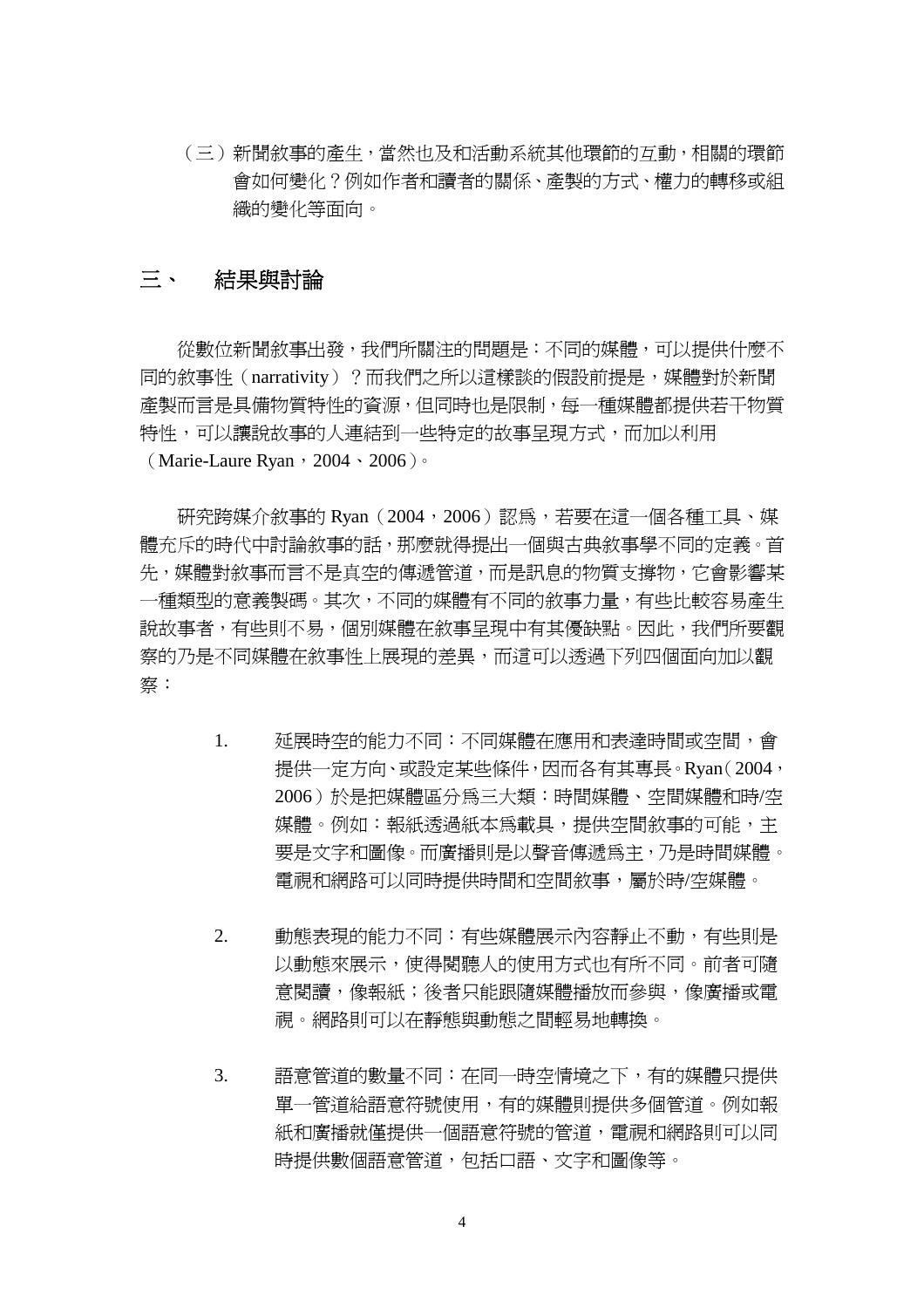4. 感官處理的順序:閱聽人使用媒體時,可能同時使用多重感官, 但是不同媒體要求閱聽人優先使用或支援的感官不盡相同。報 紙僅要求視覺感官的支援。電視 和網路則可同時要求視覺和聽覺感官的支援,而在這二種符碼 間可能產生競爭和合作的關係。

由於考慮到媒體、閱聽人等特性,我們所提出的敘事定義也將指向人們心中 的心靈形象、一個認知的建構。敘事乃在於喚起人們心智中的故事,而且不同媒 體所擁有的敘事性也有所不同。

因此,在這樣的分析架構下,我們開始蒐集不同媒體(報紙、廣播、電視和 網路)上的新聞,並比較它們之間的敘事特性。其次,我們也將進一步訪問在不 同媒體中的新聞工作者,以了解他們在從事實務工作時如何把媒體的特性帶入新 聞呈現的過程中。接著,我們也進行故事敘事的實驗,想像未來的新聞還有哪些 可能?然而這些創意的可能也得植基於媒體本身的物質特性和新聞作為一種事 實文類的限制上。從多方面來蒐集資料,以充實並修改我們對於數位新聞敘事之 工具的理論意涵。

### 四、 計畫成果自評

本期計畫乃延續上一期計畫的宗旨,主要目的在於整理與數位新聞敘事相關 的理論與研究,並透過蒐集個案資料與實驗的方式,以建立起我們對於使用數位 工具技藝的理論架構。我們已經針對文獻與新聞案例的部份進行資料蒐集,接下 來將透過參與觀察與深度訪談及實驗法,預計透過六個個案的訪談與觀察,繼續 發展研究架構並使之臻於完備。

此外,本研究成員中的計畫主持人、共同主持人及研究生,均再針對同一主 題之中的子題發展寫作計畫,也發揮了研究與教學並進的功能。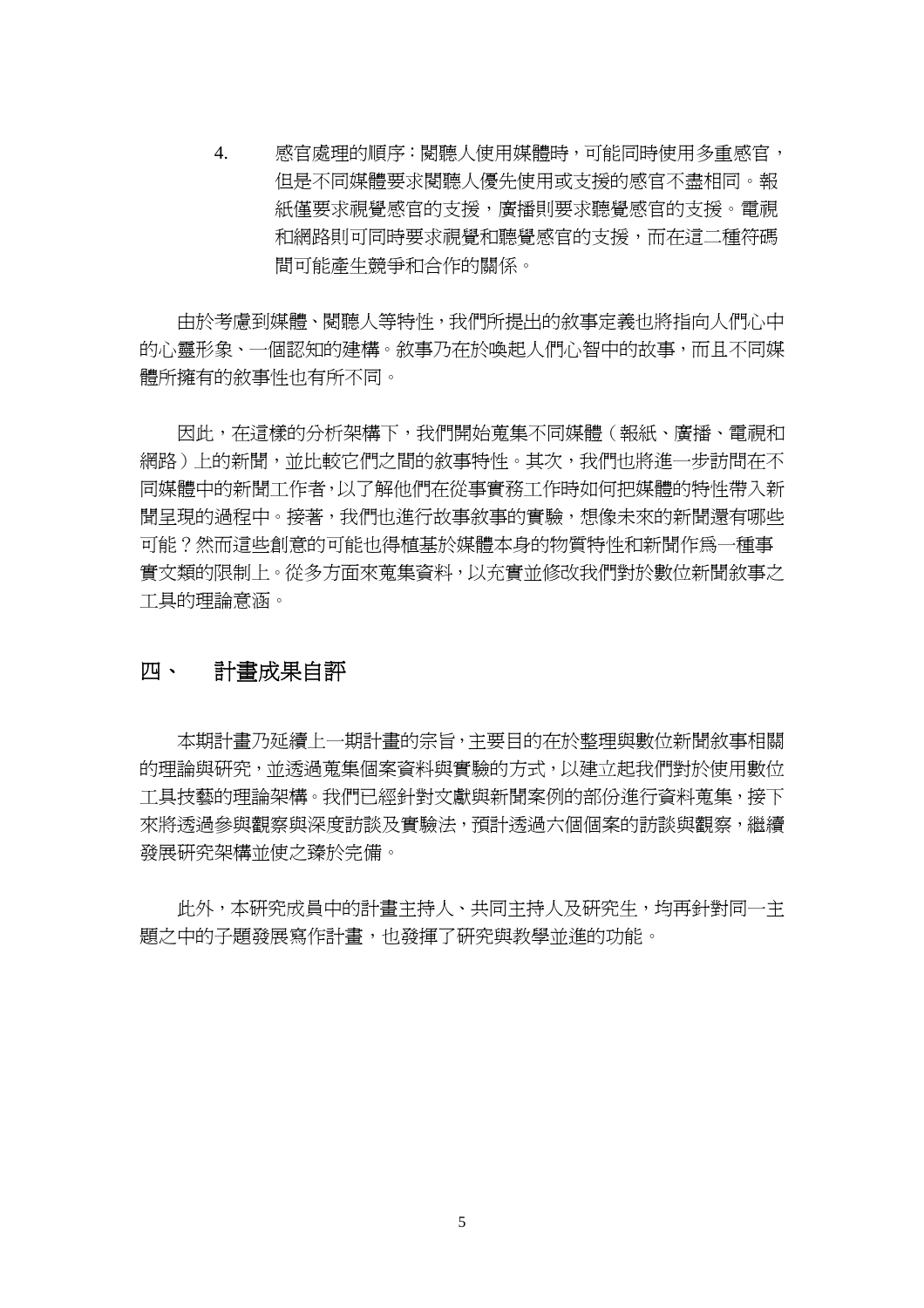### 參考書目

#### 敘事部份

- Bal, Mieke. 1997. *Narratology: Introduction to the Theory of Narrative*. Toronto: University of Toronto.
- Barthes,Roland.1977. "*Introduction to the Structural Analysis of Narrative.*" In *Image, Music, Text, trans. Stephen Heath, 79-124.New York: Hill and Wang.*
- Berger, Arthur A. 1997. *Narratives in Popular Culture, Media, and Everyday Life.* Thousand Oaks, CA: Sage.
- Callinicos, Alex.1995. *Theories and Narrative: Reflections on the Philosophy of History*. Durham: Duke University Press.
- Carey, Jame W. (1988). *Media, Myth, and Narratives*: *Television and the Press*. Beverly Hills, CA: Sage.
- Chatman, Seymour. (1978). *Story and Discourse-Narrative Sturcture in Fiction and Film.* Ithaca, NY: Cornell University.
- Coyne, Richard. 1999 .*Technoromanticism*:*digital narrative, holism, and the romance of the real*. Cambridge, Mass.: MIT Press
- Frasca,Gonzalo.2003."*Simulation versus Narrative*:*Introduction to Ludology*."In Wolf and Perron 2003,221-35.
- Herrick, J. A. (2005). *The history and theory of rhetoric: An introduction* (3nd ed.). Boston: Allyn & Bacon.
- Kozloff,Sarah.1992. " Narrative Theory and Television. " In *Channels of Discourse,Reassemble*,ed.Robert Allen,43-71.Chapel Hill:University of North Carolina Press.
- van Dijk, T. A. 1993."Stories and racism." In D. K. Muimby (Ed.). *Narrative & Social Control: Critical Perspectives.* Newbury Park, CA: Sage.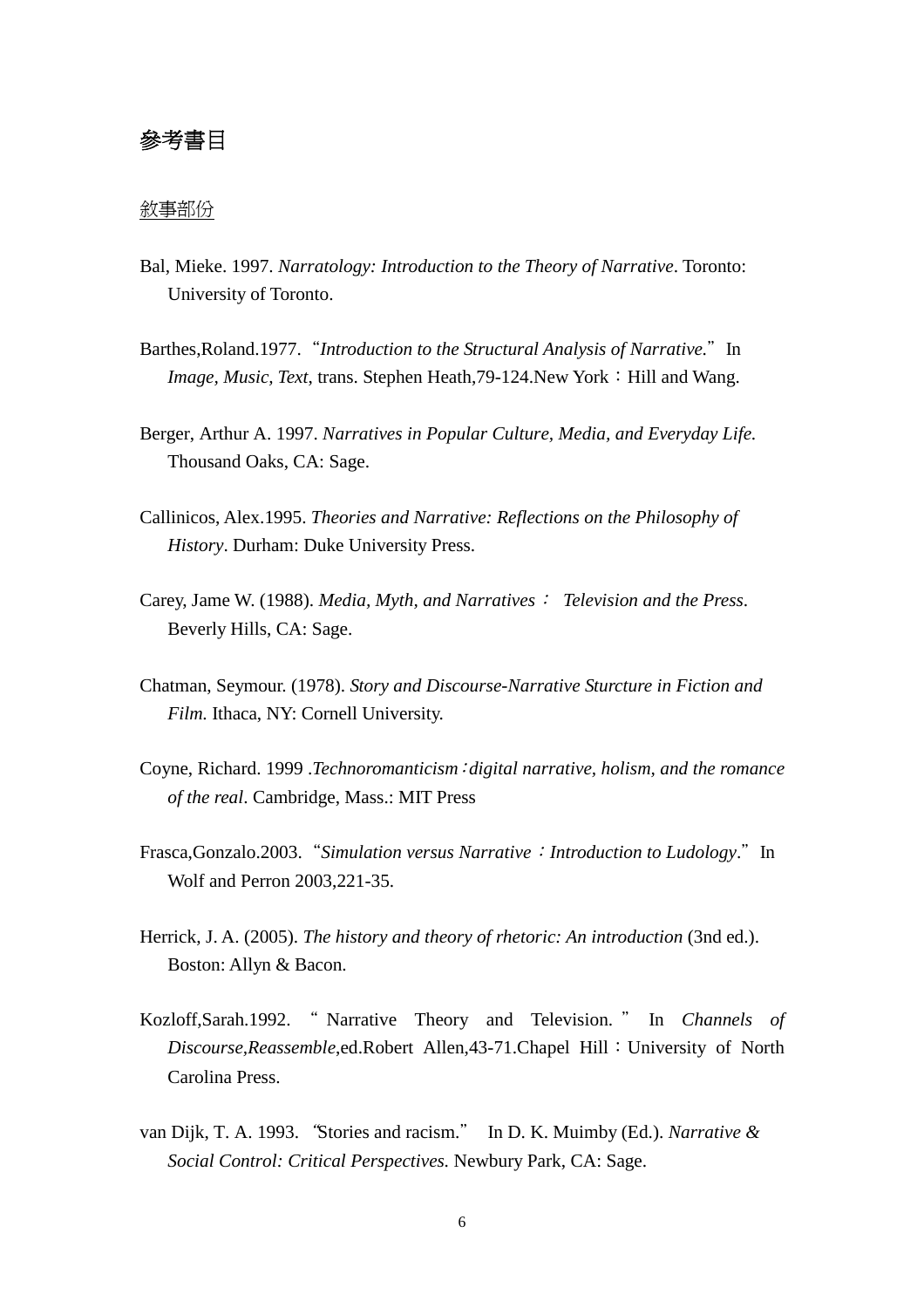van Dijk, T. A. (Ed.). 1997. *Discourse Structure & Process.* London: Sage.

Roberts, Geoffrey.ed.2001. *History and Narrative Reader*. London: Routledge.

Ryan,Marie-Laure.2001.*Narrative as Virtual Reality*:*Immersion and Interactivity in Literature and electronic Media*. Baltimore: Johns Hopkins.

--------,ed.2004*.Narrative across Media*:*The Language of Storytelling*. Lincoln: University of Nebraska Press.

--------. 2006. *Avatars of Story*. Minneapolis/London: University of Minnesota Press.

Steiner,Wendy.2004."*Pictorial Narrativity*."In Ryan 2004,145-77.

#### 媒介部分

Asknew, Kelly and Richard R. Wilk, ed. 2002.*The Anthropology of Media: A Reader*. MA, USA: Blackwell.

Bell, Allan.1991. *The Language of News Media.* Oxford: Blackwell.

- Bolter,Jay David,and Richard Grusin.1999.*Remediation*:*Understanding New Media.* Cambridge, Mass.: MIT Press.
- Booth, P. 1989. *An Introduction to Human-Computer Interaction*. East Sussex, BN32FA, U.K. Lawrence Erlbaum Research.
- Briggs, Ash. and Burke, Peter. 2001. *A Social History of the Media: From Gutenberg to the Internet*. Malden,MA:Blackwell.
- Coen,Michael.2001. Multimodal Integration –A Biological View*.* In Proceedings of the Fifteenth International Joint Conference on Artificial Intelligence (IJCAI'01), pp. 1417-1424. Seattle, WA, 2001
- Dransch, D., 2000. "The use of different media in visualizing spatial data", *Computers & Geosciences,* 26, pp. 5-9.